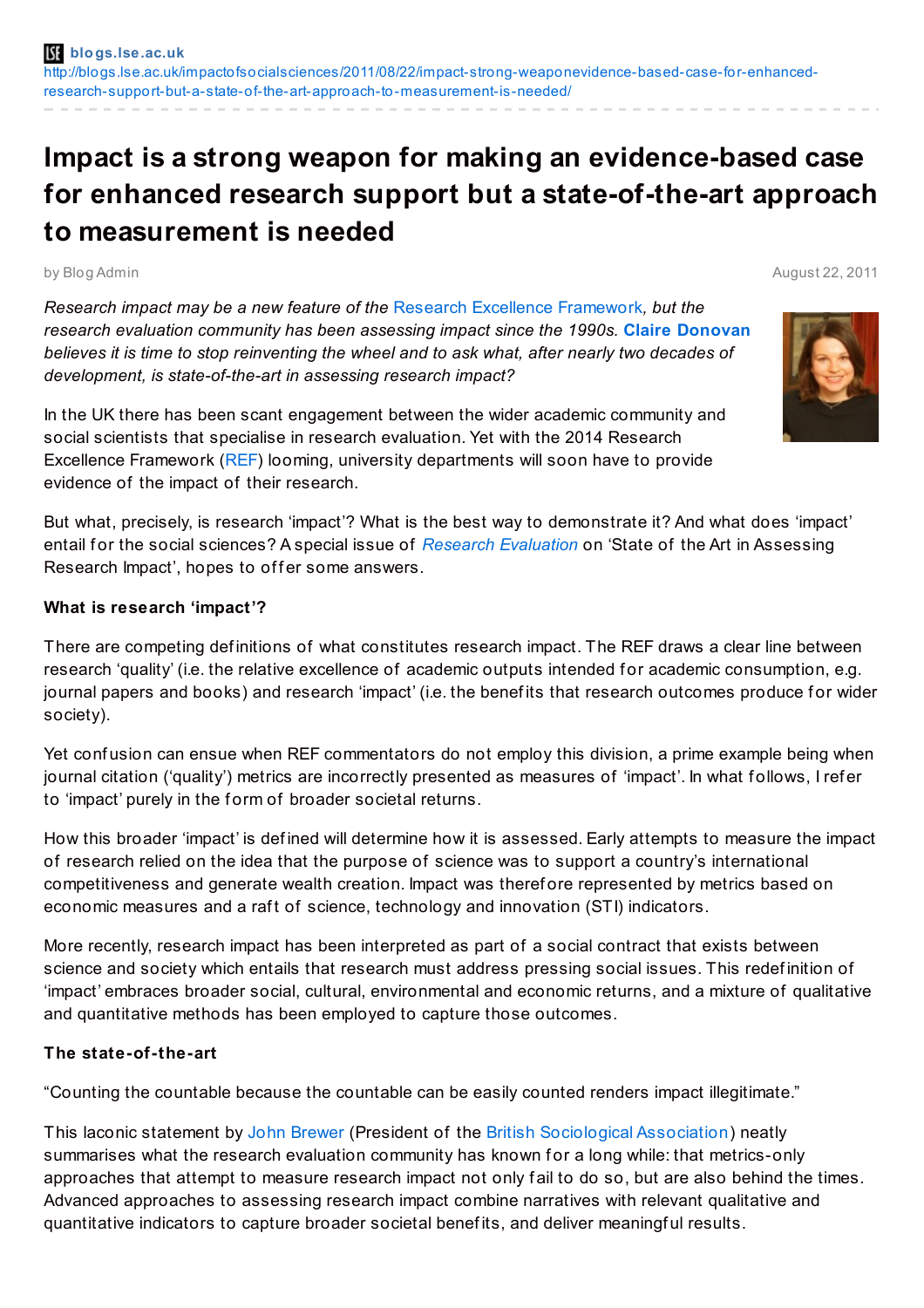## **Two examples: Payback and SIAMPI**

In the special edition of Research [Evaluation](http://www.ingentaconnect.com/content/beech/rev) several papers use the 'Payback Framework' and the 'SIAMPI' approach to assess research impact.

The 'Payback Framework' was developed in the 1990s to assess the outcomes of health services research. It is a multidimensional gauge of the contribution of research to knowledge production, capacity building, inf orming policy or product development, health and health sector benef its, and broader social and economic benef its. It provides a conceptual framework to collate, order and weigh evidence (interviews with researchers and stakeholders, documentary evidence, qualitative and quantitative indicators) and to make cross-case comparisons.

Internationally, Payback is widely regarded by funders of health and medical research as 'best practice' for evaluating the impact of research, and in the UK it has been modif ied and used to assess the 'impact' of the humanities and in the special edition, it is applied to an assessment of the impact of the Economic and Social Research Council's (ESRC) Future of Work Programme.

The [SIAMPI](http://www.siampi.eu/Pages/SIA/12/625.bGFuZz1FTkc.html) philosophy will appeal to the REF-weary: assessment should be an 'enlightenment tool' used for learning how to maximise the chances of 'impact', rather than for judging. [SIAMPI](http://www.siampi.eu/Pages/SIA/12/625.bGFuZz1FTkc.html) identifies 'productive interactions' (or forms of reciprocal engagement) between researchers and stakeholders as a precondition for research achieving any kind of socially valuable outcomes.

Interviews and qualitative and quantitative indicators combine to provide evidence of meaningf ul reciprocal engagement between academics and the benef iciaries of their research. These indicators are likely to be predictive of f uture impact. One special edition paper outlines the [SIAMPI](http://www.siampi.eu/Pages/SIA/12/625.bGFuZz1FTkc.html) approach, while another applies this method to assess the impact of the ESRC's Centre for Business Relationships, Accountability, Sustainability and Society (BRASS).

## **'Impact' and the social sciences**

John [Brewer](http://www.abdn.ac.uk/socsci/staff/details.php?id=j.brewer) perceives a gulf between the research evaluation community represented at the 'State of the Art' workshop on the one hand, and, on the other, social science academics experiencing 'impact' in the REF as an imposition of the audit culture within higher education. "The suggestion that impact is a sheep in wolf 's clothing – that it looks more hazardous than it really is – is widely accepted within the policy evaluation tradition, who are bemused by all the fuss, while to critics of the audit culture such a metaphor seriously underplays the dangers around impact."

These dangers include lack of consensus over what 'impact' means, that simplistic metrics exclude broader notions of public benef it, that impact is of ten serendipitous yet "chance should play no role in allocating quality-related research f unding," and concerns about how to handle the f act that social science impact is of ten negative (i.e. critical of government policy) and disguised (i.e. of ten unrecognised or not credited by 'end-users').

While the Payback approach can be successfully transferred to evaluate the broader societal impacts of social science research, issues of timing and attribution are found to be even more complex. Evaluations can occur too late, as well as too soon, to capture the inf luence of social science research upon f astmoving policy environments.

For SIAMPI, a possible solution is to focus on interaction processes rather than attempting to measure the impact of research. This removes the headache of assigning attribution because it is of ten impossible to connect research and 'impact' outcomes in a maze of complex, numerous social interactions and serendipitous turns. We should think of "contribution not attribution".

#### **REF and the 'state of the art'**

Payback and SIAMPI are examples of 'state of the art' approaches to assessing research impact that could potentially inform REF development. Yet for Ben [Martin](http://www.sussex.ac.uk/spru/people/peoplelists/person/1716) these sophisticated approaches are bespoke and